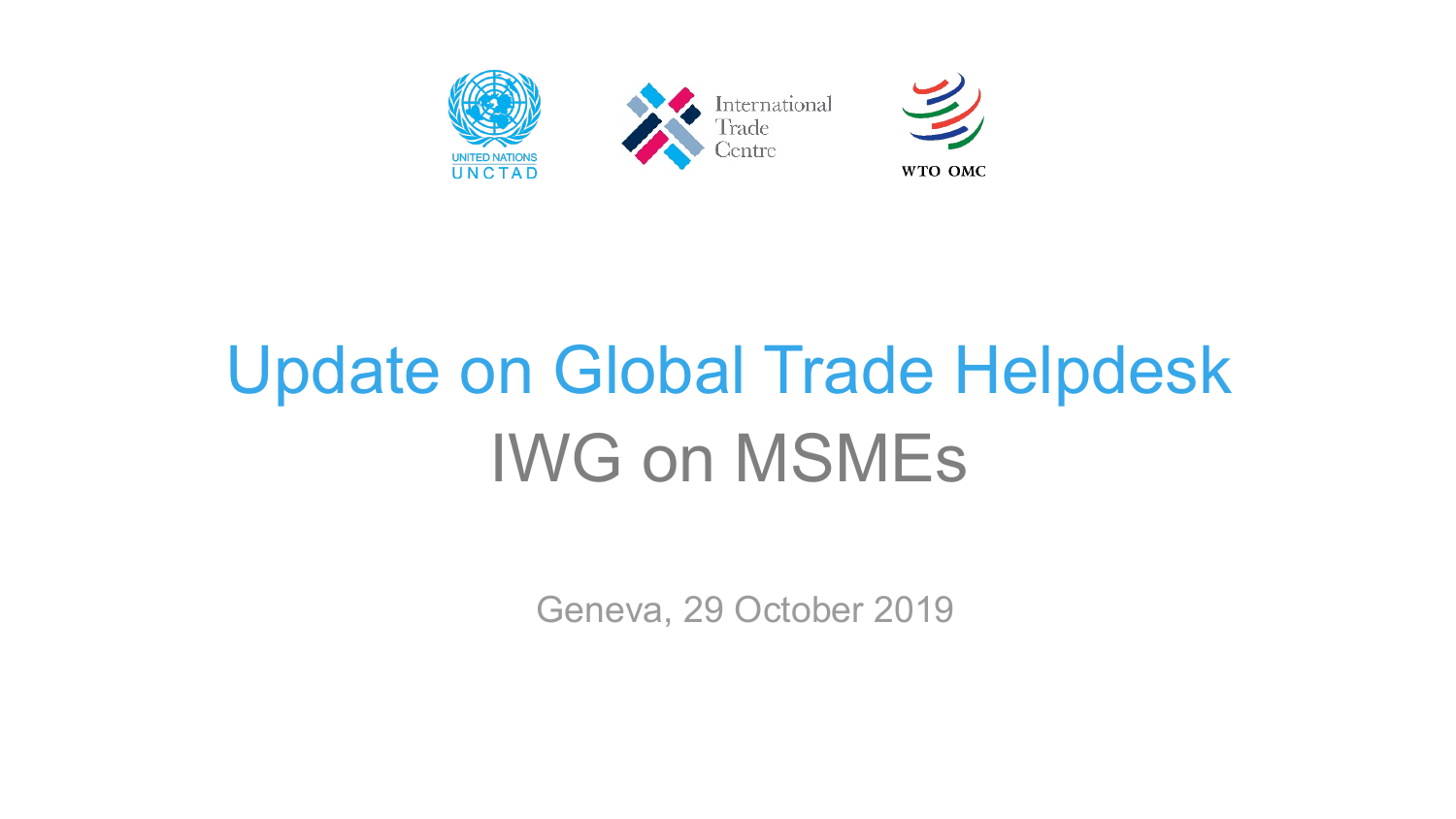

- 1. Recent Developments
- 2. GTH Website Testing
- 3. Next Steps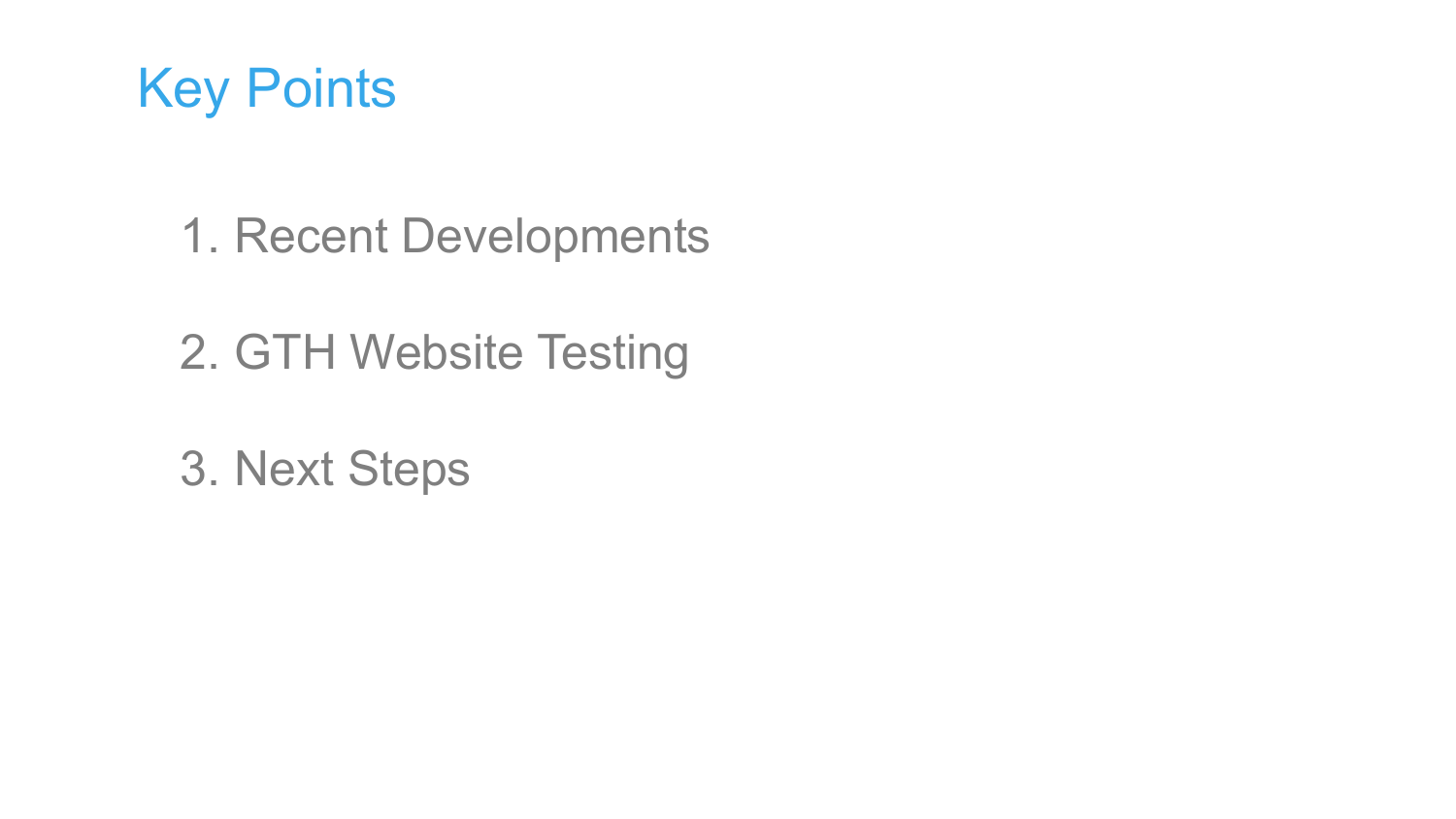### Recent developments



- $\triangleright$  Functional beta version live in English, French, Spanish and Arabic
- Explore Markets and Assess Requirements modules now integrate International and Voluntary Standards
- ▶ Navigate Procedures module developed. Currently Trade Procedures for 3 countries have been integrated. Integration of Trade Procedures for more countries is ongoing

 $\triangleright$  Identify Partners under development (trade finance, export promotion agencies)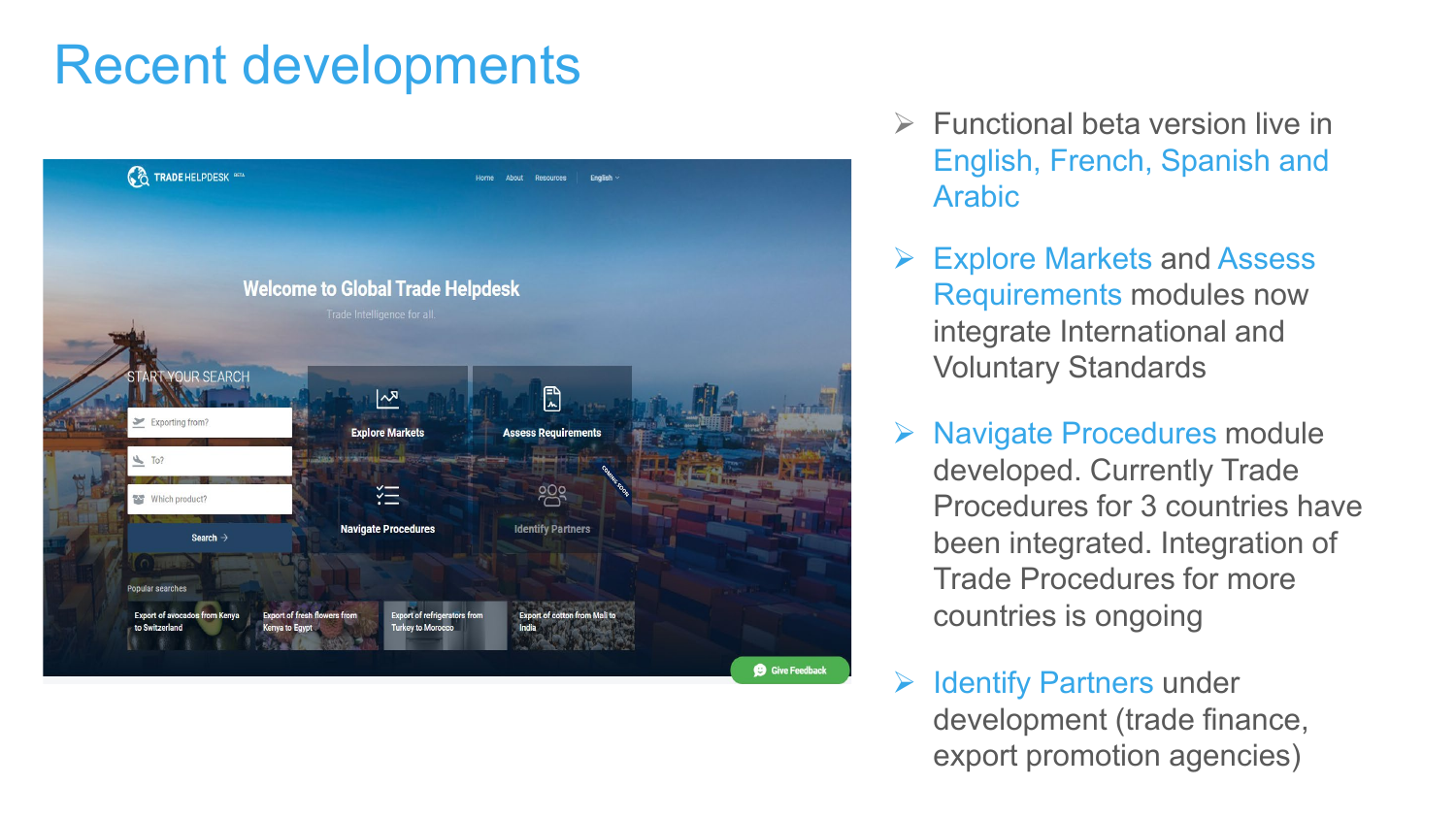### Data currently integrated or in progress

| <b>Module</b>                        | <b>Type of information</b>                | <b>GTH Status</b> | Coverage             |
|--------------------------------------|-------------------------------------------|-------------------|----------------------|
| <b>Explore</b><br><b>Markets</b>     | <b>Trade statistics</b>                   | Integrated        | 232 count.           |
|                                      | <b>Export potential indicator</b>         | Integrated        | 225 count.           |
| <b>Assess</b><br><b>Requirements</b> | <b>Tariffs</b>                            | Integrated        | 200 count.           |
|                                      | <b>Non-Tariff Measures</b>                | Integrated        | 99 count.            |
|                                      | <b>Trade Remedies</b>                     | Integrated        | 65/65 count.         |
|                                      | <b>Rules of Origin</b>                    | Integrated        | 124 count.           |
|                                      | <b>Regulatory Changes (notifications)</b> | Integrated        | <b>SPS &amp; TBT</b> |
|                                      | International standards                   | Integrated        | 408 stand.           |
|                                      | <b>Voluntary standards</b>                | Under dev.        | 200 stand.           |
| <b>Navigate</b><br><b>Procedures</b> | Export procedures / guide*                | Under dev.        | 22 countries         |
|                                      | Import procedures / guide*                | Under dev.        | 22 countries         |
| <b>Identify</b><br><b>Partners</b>   | <b>Trade Promotion Organizations</b>      | Integrated        | 124 count.           |
|                                      | <b>Trade Finance Providers</b>            | Integrated        | 122 count.           |
|                                      | <b>Business directory*</b>                | Under dev.        | <b>133 count.</b>    |

\* Collected from country projects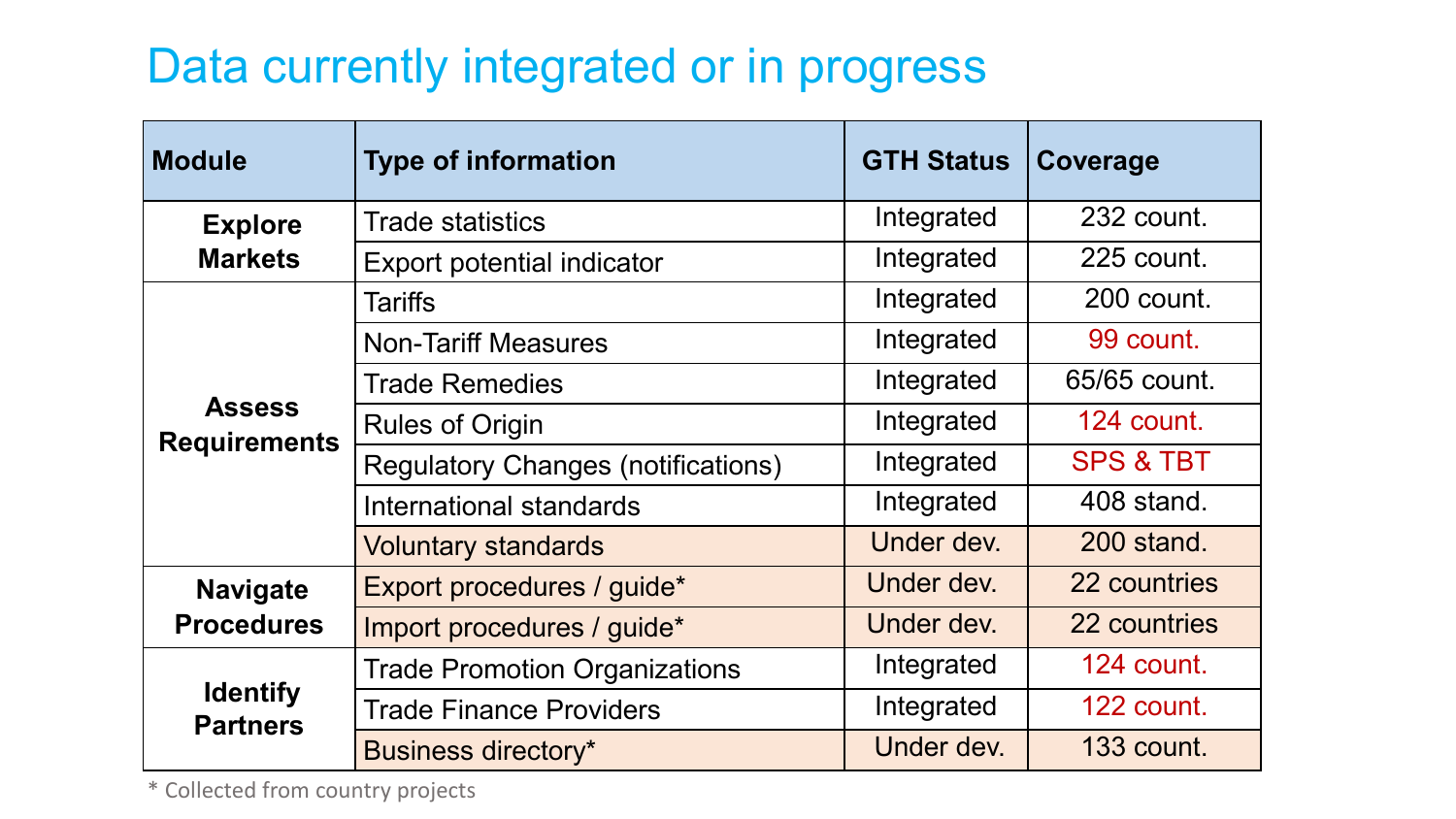### Next data integration

| <b>Module</b>                    | Integrated (fully or under development) | <b>Action / deadline</b> |  |
|----------------------------------|-----------------------------------------|--------------------------|--|
| <b>Explore</b><br><b>Markets</b> | Market prices                           | Postpone to phase 2      |  |
|                                  | <b>Rejection analysis</b>               | Postpone to phase 2      |  |
|                                  | <b>Taxes</b>                            | Integrate after MC12     |  |
| <b>Assess Requirements</b>       | Laboratory mapping                      | Postpone to phase 2      |  |
|                                  | Trademarks / Patent                     | Integrate after MC12     |  |
| <b>Identify</b>                  | Logistics providers                     |                          |  |
| <b>Partners</b>                  | Payment methods                         | Postpone to phase 2      |  |
| <b>Cross-module</b>              | Services data (available)               | Postpone to phase 2      |  |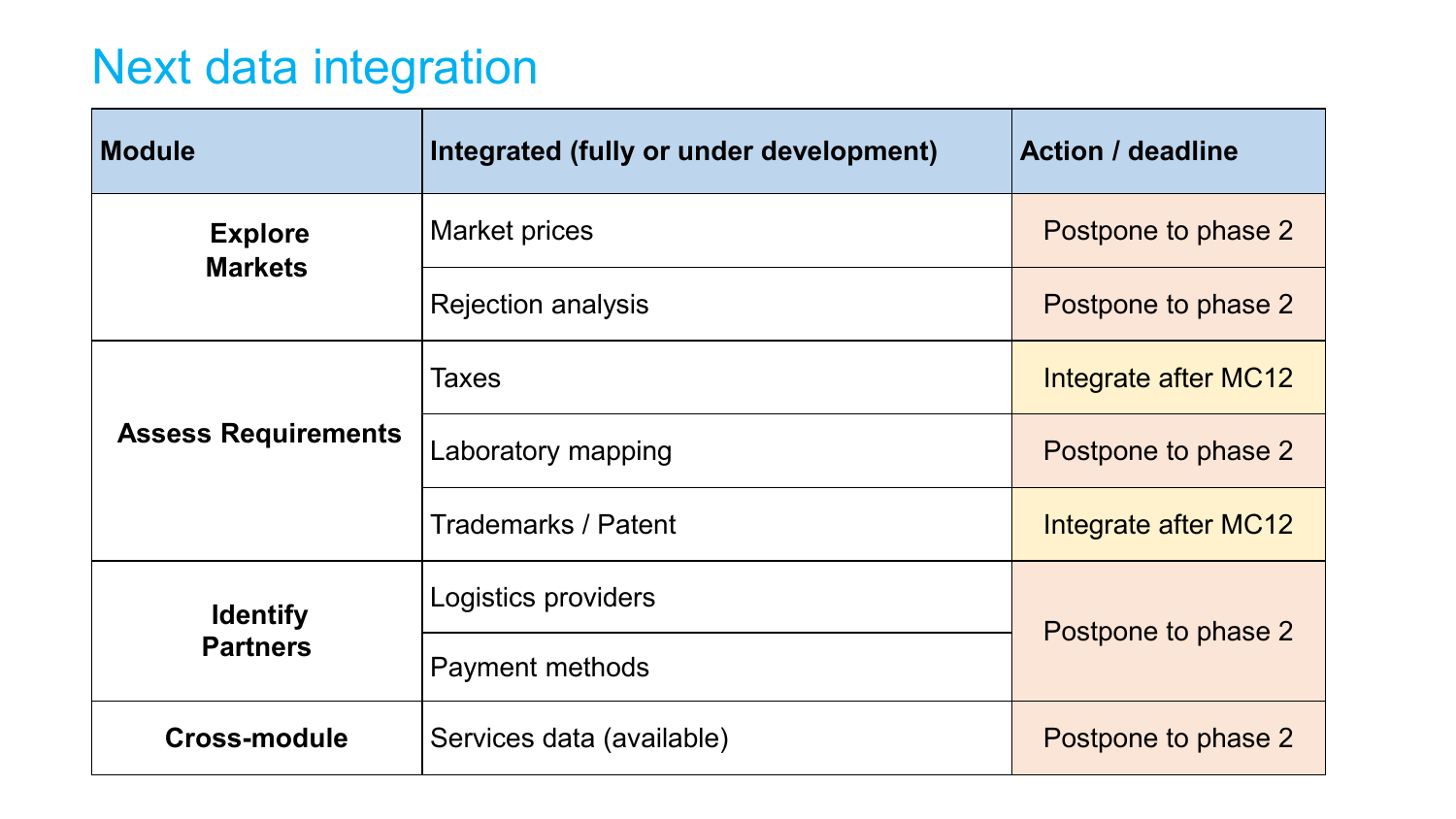## GTH Website Testing – Oct / Dec 2019

Why? To ensure GTH portal matches MSMEs needs

How?

- Embedded pop-up for general users within the GTH platform
- Targeted surveys of selected partners (online and offline questionnaires)

Who?

- Informal working group of MSMEs
- ICC Chambers of Commerce in selected countries
- Business associations / Trade support institutions in pilot and interested countries (UK FSB, German DIHK, Swiss CCIG, etc.)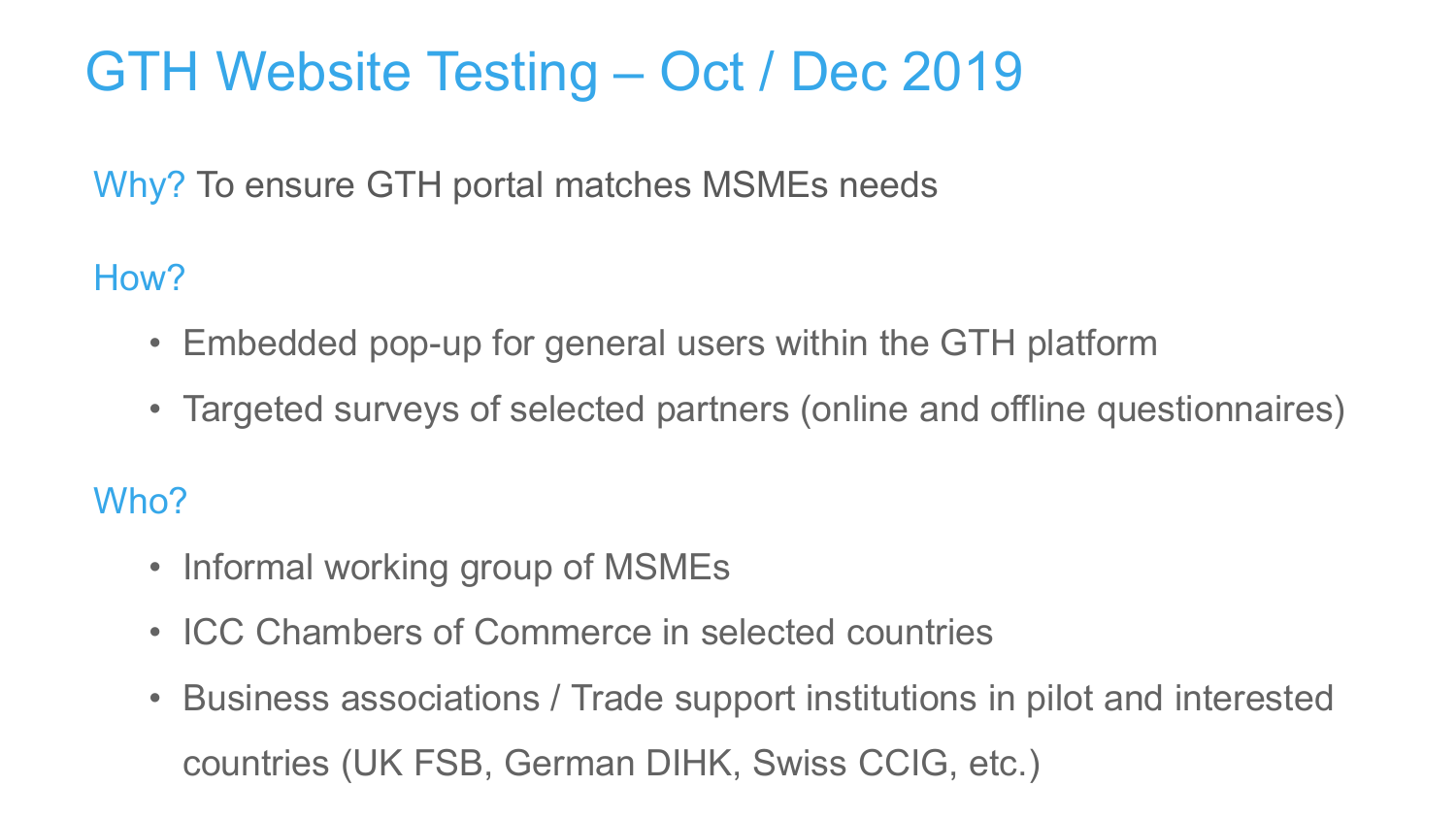#### Next Steps

 $\triangleright$  Integration of:

- Company Information
- Trade Procedures for additional countries
- Translation into additional languages (Russian and Chinese)

Work with pilot countries for data collection, MSME testing, user material development and training of MSME groups

Conduct GTH portal testing and implement platform refinements to better meet MSME user needs

 $\triangleright$  Launch Global Trade Helpdesk at the 12<sup>th</sup> WTO Ministerial Conference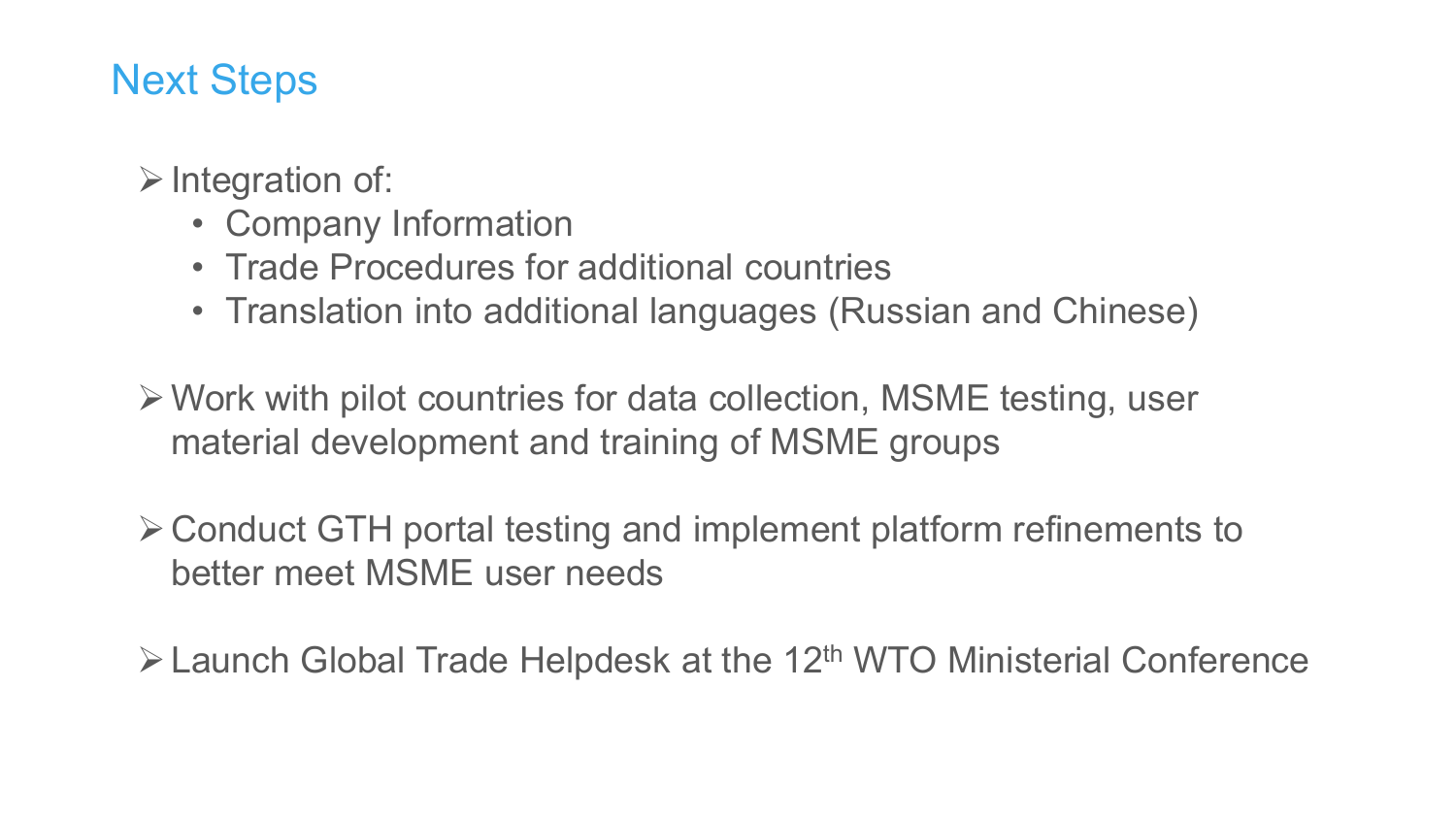### We need your help to:

- Reach MSMEs and users in YOUR country!
- $\triangleright$  Connect us with or disseminate the GTH User Testing Questionnaire among Chambers of Commerce/Business Associations and Trade Ministries
- $\triangleright$  If you identify a data gap and national data which could be integrated into GTH for your country, please let us know at [info@globaltradeheldesk.org](mailto:info@globaltradeheldesk.org)

 $\triangleright$  Prepare the launch at MC12

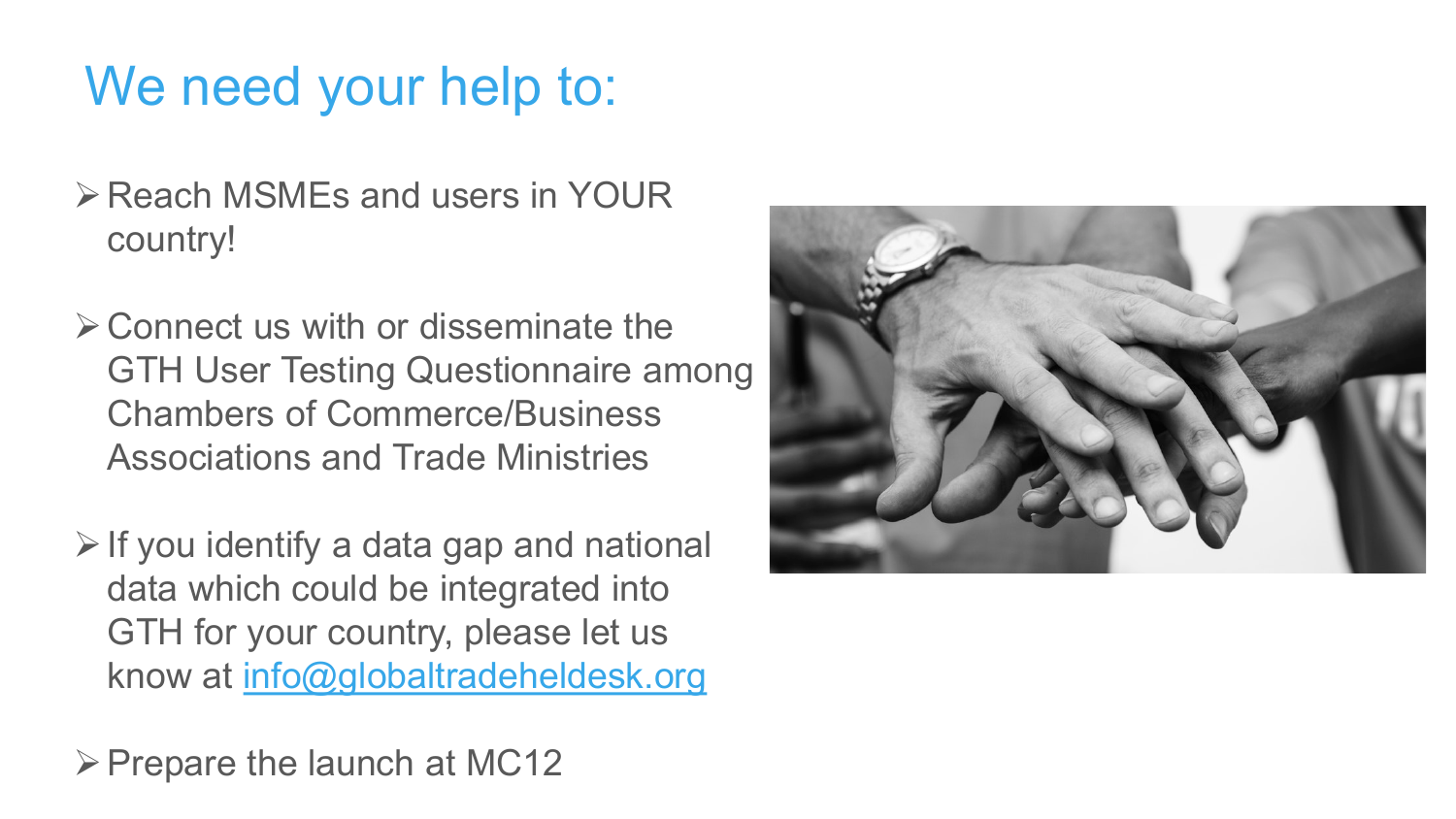### Testing support materials

Sample navigational videos available in:

**[English](https://youtu.be/dVT0y8rCcbU) [Spanish](https://www.youtube.com/watch?v=MLSbw9EsLgQ)** [French](https://www.youtube.com/watch?v=zE1umyHTAcU)

Imagine you are a **Tanzanian cashew** exporter exploring global opportunities

Electronic and PDF user survey forms available in each language